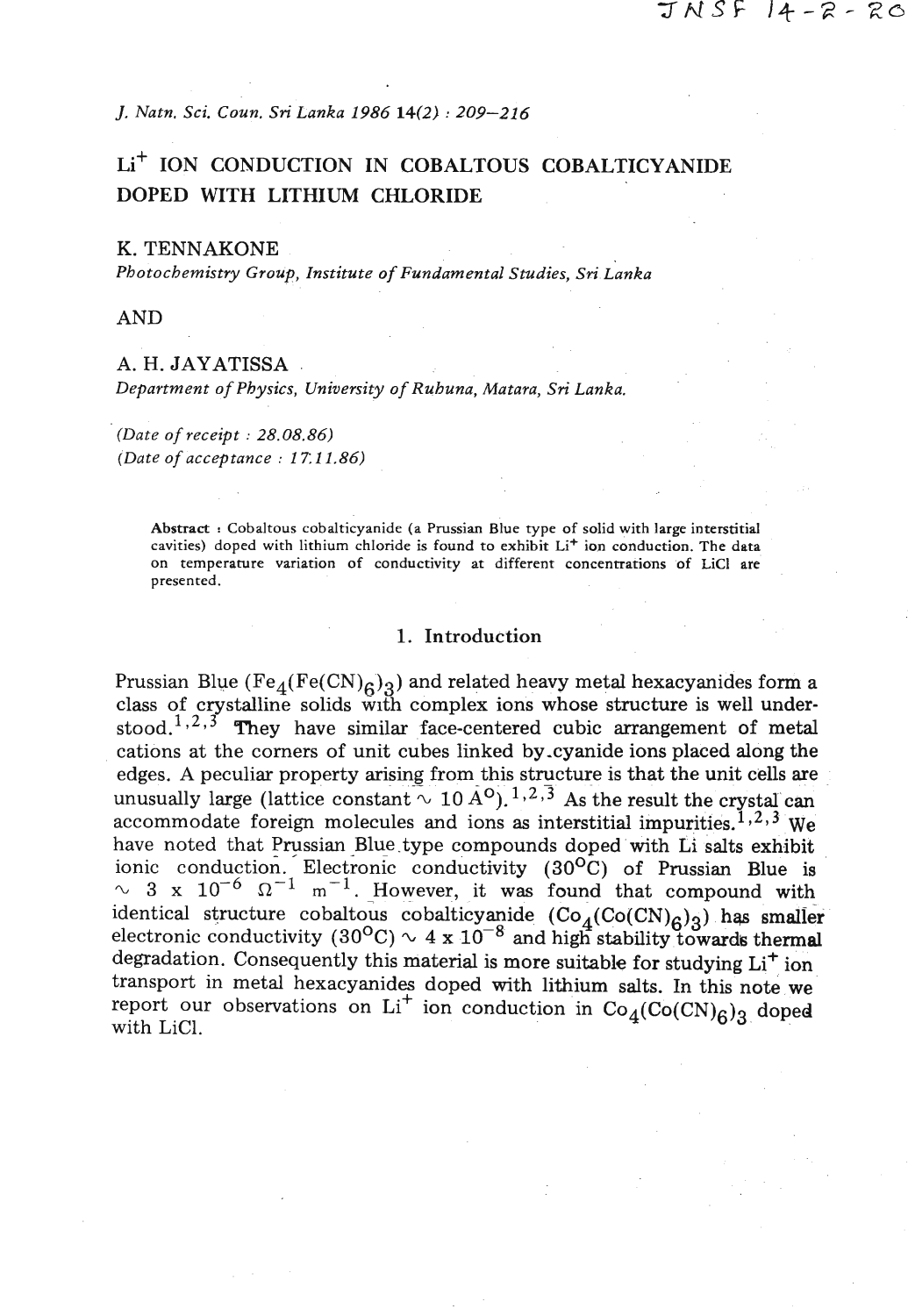#### **2. Experimental**

 $Co_4(Co(CN)<sub>6</sub>)$ <sub>3</sub> was prepared by adding potassium cobalticyanide (Aldrich) solution (0.1 M) dropwise to a solution of cobalt nitrate (0.5 M). (Cobalt nitrate kept in excess to avoid formation of double salts containing potassium). The pink precipitate of  $Co_4(Co(CN)_{6})_3$  separated by filteration was washed with distilled water until the filterate is free from potassium. The powder was dried in vacuum at  $140^{\circ}$ C for several hours to remove water of hydration.(Anhydrous material has a deep blue colour). The doping with LiCl was done by the following method.  $Co_4(Co(CN)_{6})$ <sub>3</sub> was mixed with the desired amount of LiC1, the mixture homogenized and then dried in vacuum at  $140^{\circ}$ C to remove all moisture. The dried powder was compacted between carbon electrodes in a glass tube (diameter  $\sim$  0.6 cm) to a pressure of 800 psi until a pellet (length  $\sim$  0.5 cm) was formed. Ends of the tube were sealed with epoxy resin, the sample immersed in a thermostatic oil bath and a.c. (40 Hz) conductivity measured, (Modified Electronic Instruments Conductivity Bridge Model MC  $-$  1, operated at 9 V). The d.c. conductivity was also measured by the polarization (blocking electrode) method<sup>4,5</sup> and found to be of the same order as the a.c. values. The rapid decrease in conductivity with time approaching a limit comparable to intrinsic electronic conductivity of  $Co_4(Co(CN)<sub>6</sub>)_3$  clearly demonstrated that the charges carried are ionic.

## **3. Results and Discussion**

Figure 1 gives a plot of 1n  $\sigma$  vs  $T^{-1}$  for different concentrations of LiCl  $(c, measured as a percentage by wt)$ . In each case the graph is a straight line showing that the relation,

> $\sigma = \sigma_{\circ} e^{-E/kT}$  $(1)$

is satisfied, both E and  $\sigma_{\text{O}}$  are found to depend on the degree of doping ie, c). The plots of E vs c and  $\sigma_0$  vs c are shown in Figures 2 and 3. The conductivity was found to be maximum ( $\sigma_{20} \sim 2.5 \times 10^{-3} \Omega^{-1} \text{m}^{-1}$ ) when  $c \simeq 34\%$  wt (Figure 4) and minimum value of E also corresponds to this value of c. Again the minimum value of  $\sigma_{\Omega}$  happens occur when the level of doping is  $\sim$  34%. It is possible that the critical point occurs when the interstitial cavities are nearly filled with LiCl. A simple calculation based on estimate of the volume of an interstitial cavity (using following data: lattice constant, ionic radii of  $Co^{2+}$ ,  $Co^{3+}$  and  $CN^{-}$ ) and density of solid LiCl indicate that the cavities get completely filled when c  $\sim$  41%. The Li<sup>+</sup> ion mobility probably results from ionization of LiCl into  $Li<sup>+</sup>$  and Cl<sup>-</sup> ions by the crystal field of  $Co_4(Co(CN)_6)_3$ . The smaller Li<sup>+</sup> ion become mobile and move through the interstices.  $Cl^{\sim}$  ions could also have some mobility, but we did not succeed in detecting this experimentally.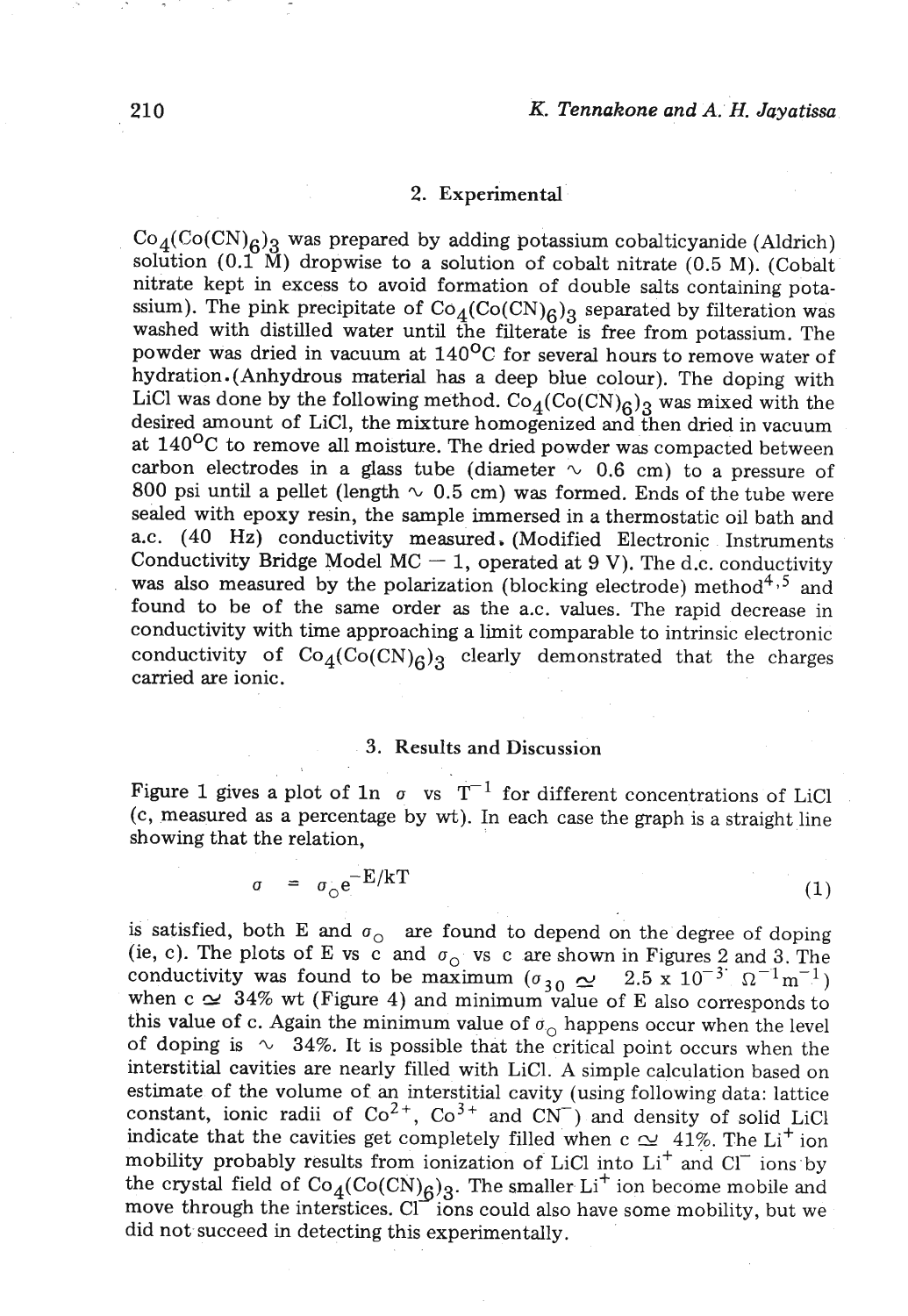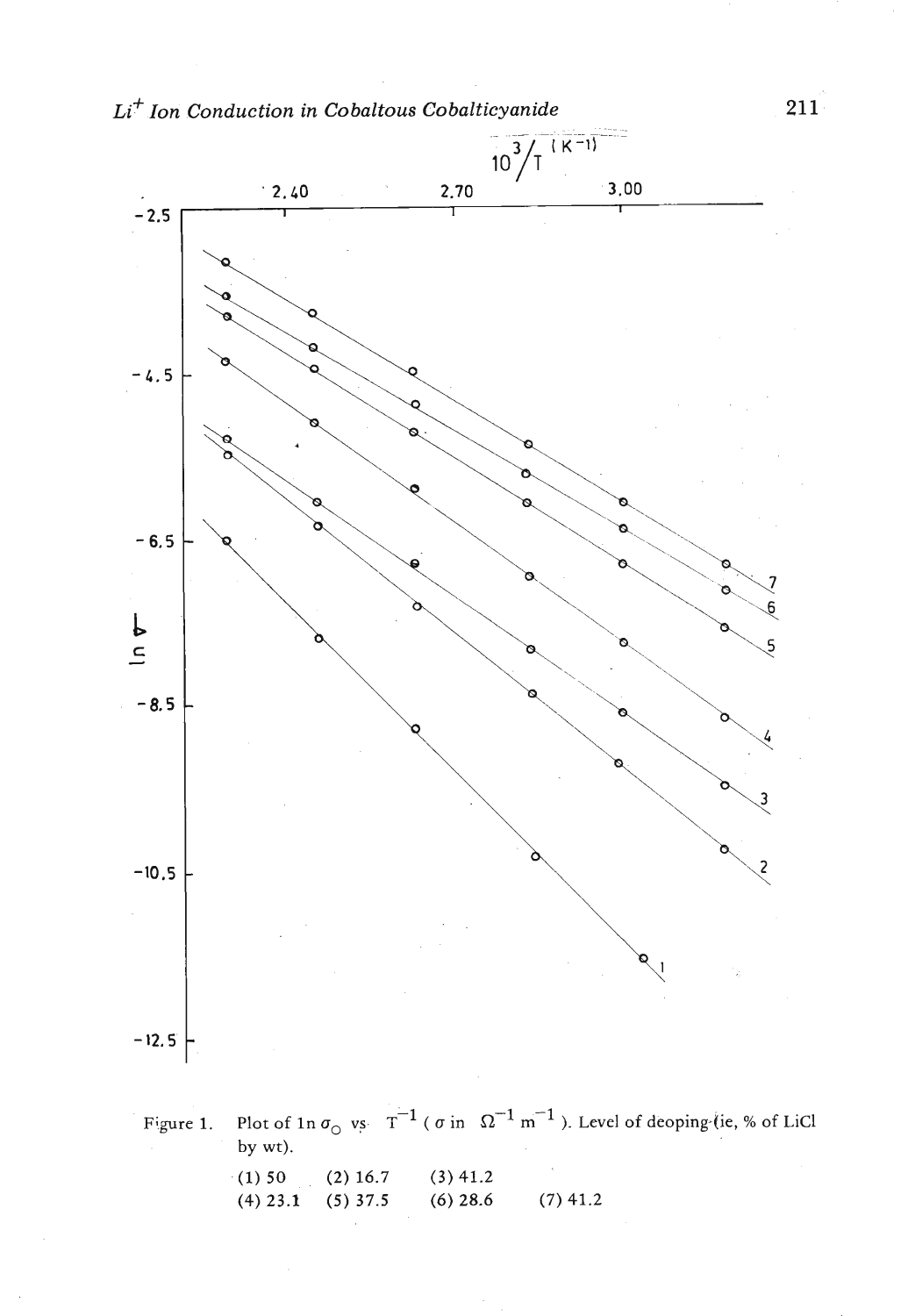

**Figure 2.** Plot **of E vs C.** . ,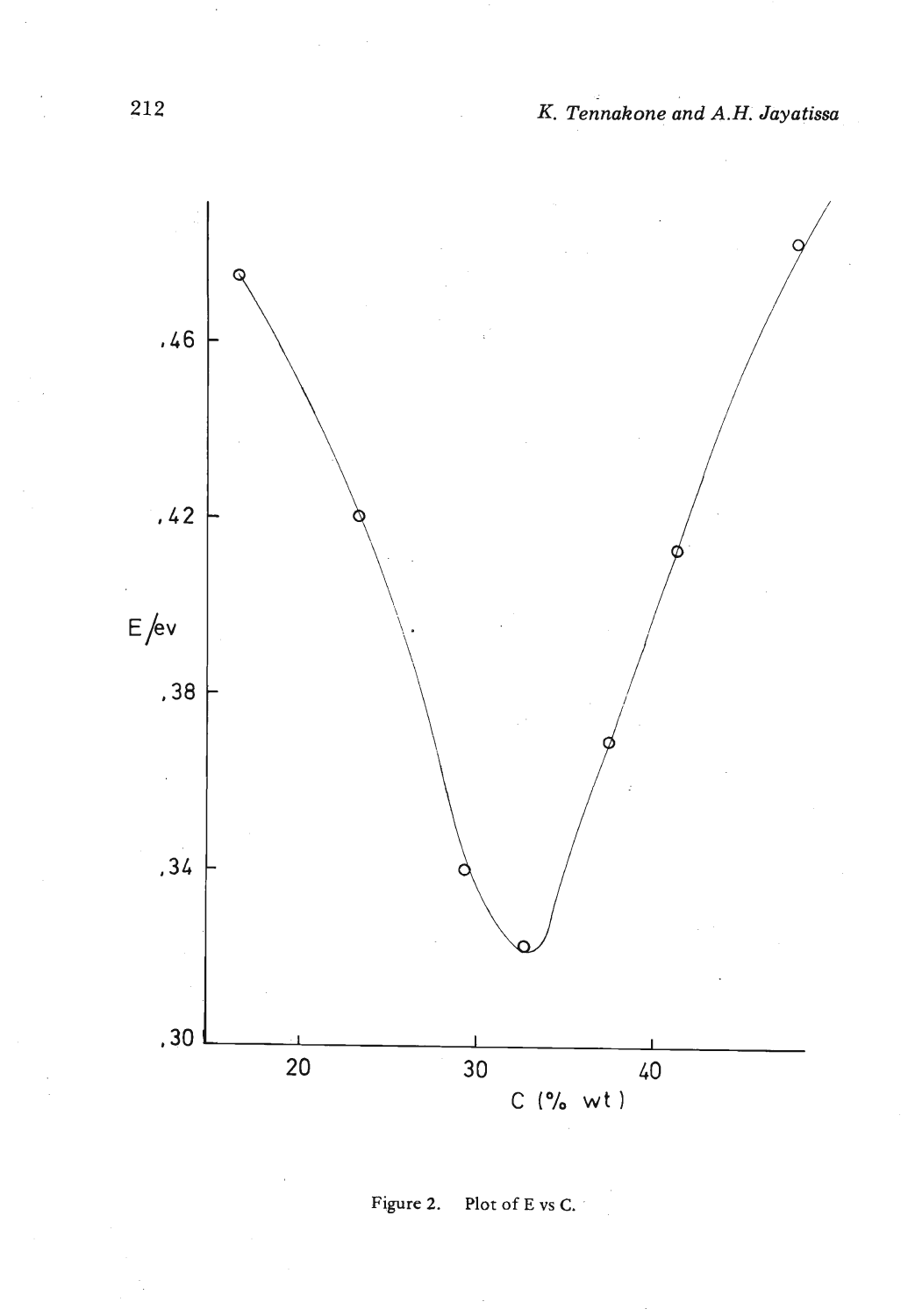

Plot of  $\sigma_{\odot}$  ( $\Omega^{-1}$ m<sup>-1</sup>) vs c. Figure 3.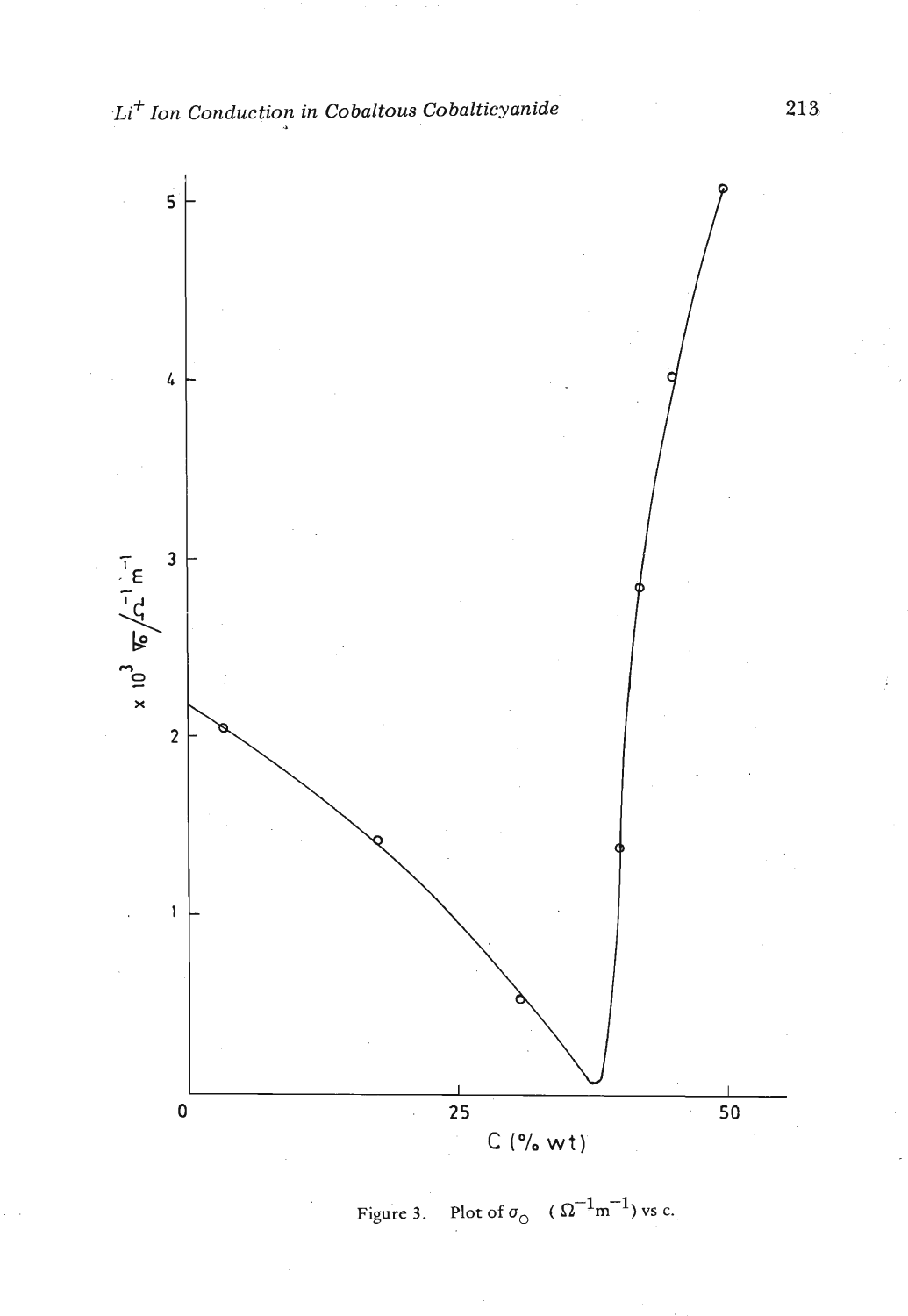

Figure 4. Plot of  $\sigma_{30}$  ( $\Omega^{-1}$ m<sup>-1</sup>) vs c.